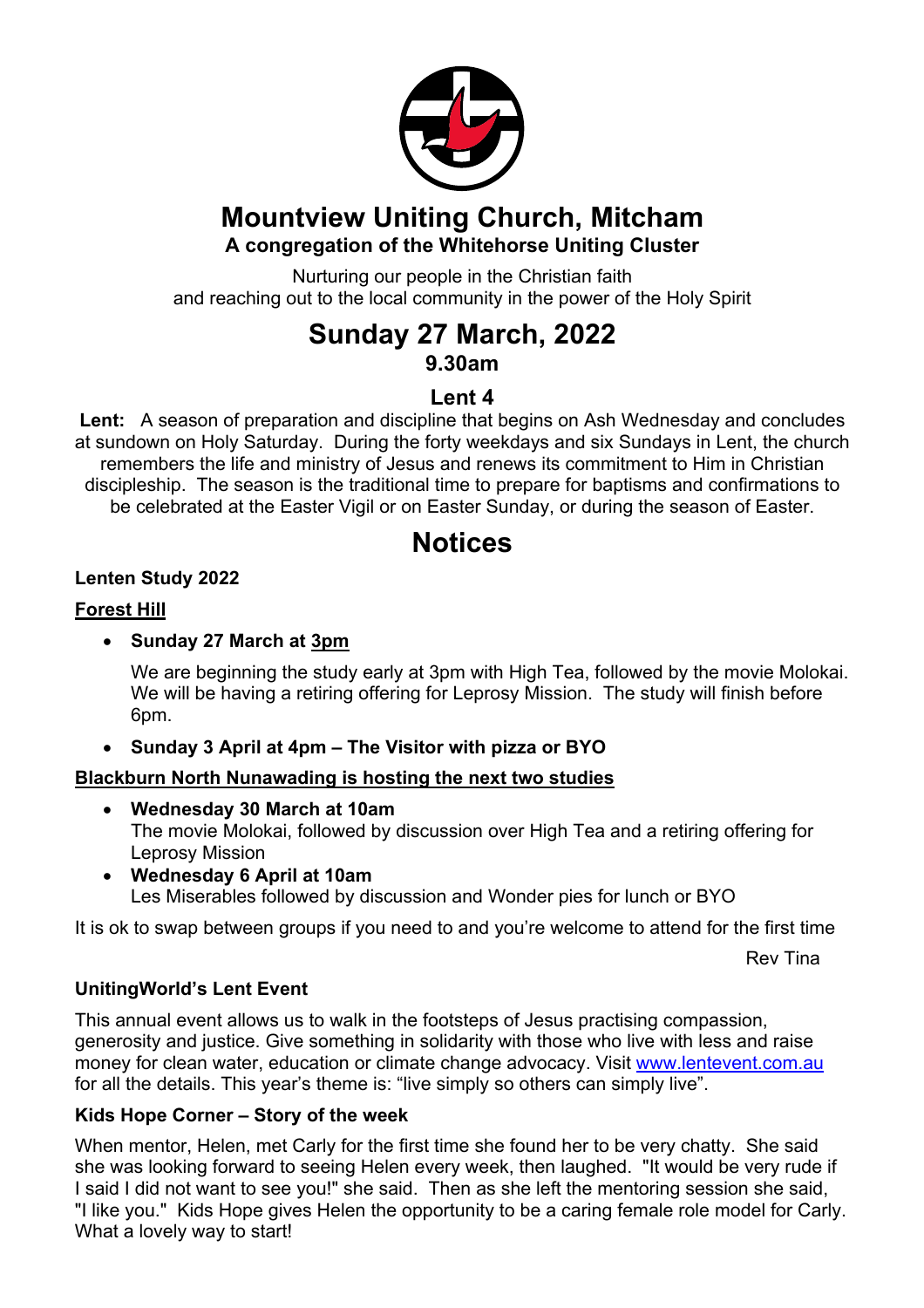### **Sunday Evening Cluster Forum 27 March @ 6pm at Forest Hill Uniting Church**

Our first forum for this year will be on 27 March. Our guest speaker will be Rev Liz McMillan, Presbytery Minister, Ministry (Rev Sunny Chen is on leave), who will be speaking about the future of congregations in the Presbytery and the Uniting Church and answer your questions. Everyone is invited to meet at 6pm. Bring some food to share, soup will be provided. If you have been concerned or wondering about what might be seen as the future for congregations in the Yarra Yarra Presbytery and more widely, this is your opportunity for questions and discussion as well as a get together with other members of the Cluster. *Julie Hawkey*

#### **A Lenten Journey at Highfield Road**

The Drama of Lent will be presented through spoken word, music, art and poetry. A contemporary view of the significance of the Easter story will be held at Highfield Road Uniting Church, Corner of Highfield Road & Prospect Hill Road, Canterbury, on Sunday 3rd April 7:30pm. Free admission and donations welcomed.

#### **Aging Well in Whitehorse**

Whitehorse City Council is conducting a formal review on the range of services provided for older people in Whitehorse. As part of this Review they are hosting a series of community discussion sessions to understand what is important for older people to age well. The attached invitation outlines the session details and where to register.

#### **Whitehorse Cluster Website**

The website includes information about our Cluster, our ministry team's contact details, our Cluster News bulletins, as well as all our latest '@ Home Worship' resources. https://www.mountviewuca.org/whitehorse-cluster.html

# **Worship Roster**

**This Sunday 27 March:** Daniel Farnsworth Jill Kidd (VF) Jenny Balshaw (F) Peter Cox (Lead Steward)

**Next Sunday 3 April:** "Together at 10" (at Forest Hill)

# **Lenten Readings**

## **Theme of Hospitality**

This year, instead of following the Lectionary Readings in our worship services, the Lenten readings come from Luke's gospel and accompany the Lenten Movies series

The readings are as followings:

Lent 4: Luke 14:1-24 The Parable of the Great Banquet (Reader: Peter Cox)

Molakai – About a Belgium Priest ministering to a leper colony on a remote island Molakai, Hawaii

Lent 5: Luke 24:13-35 The road to Emmaus – recognizing Jesus

Les Miserables (Reader: Michael Plumridge)

# **Lectionary Readings**

(I will also provide the Lectionary Readings for those who wish to make use of them.)

**This Sunday 27 March:** Joshua 5:9-12 Psalm 32 2 Corinthians 5:16-21 Luke 15:1-3, 11b-32

**Next Sunday 3 April: "Together at 10"** (at Forest Hill)

Isaiah 43:16-21 Psalm 126 Philippians3:4b-14 John 12:1-8